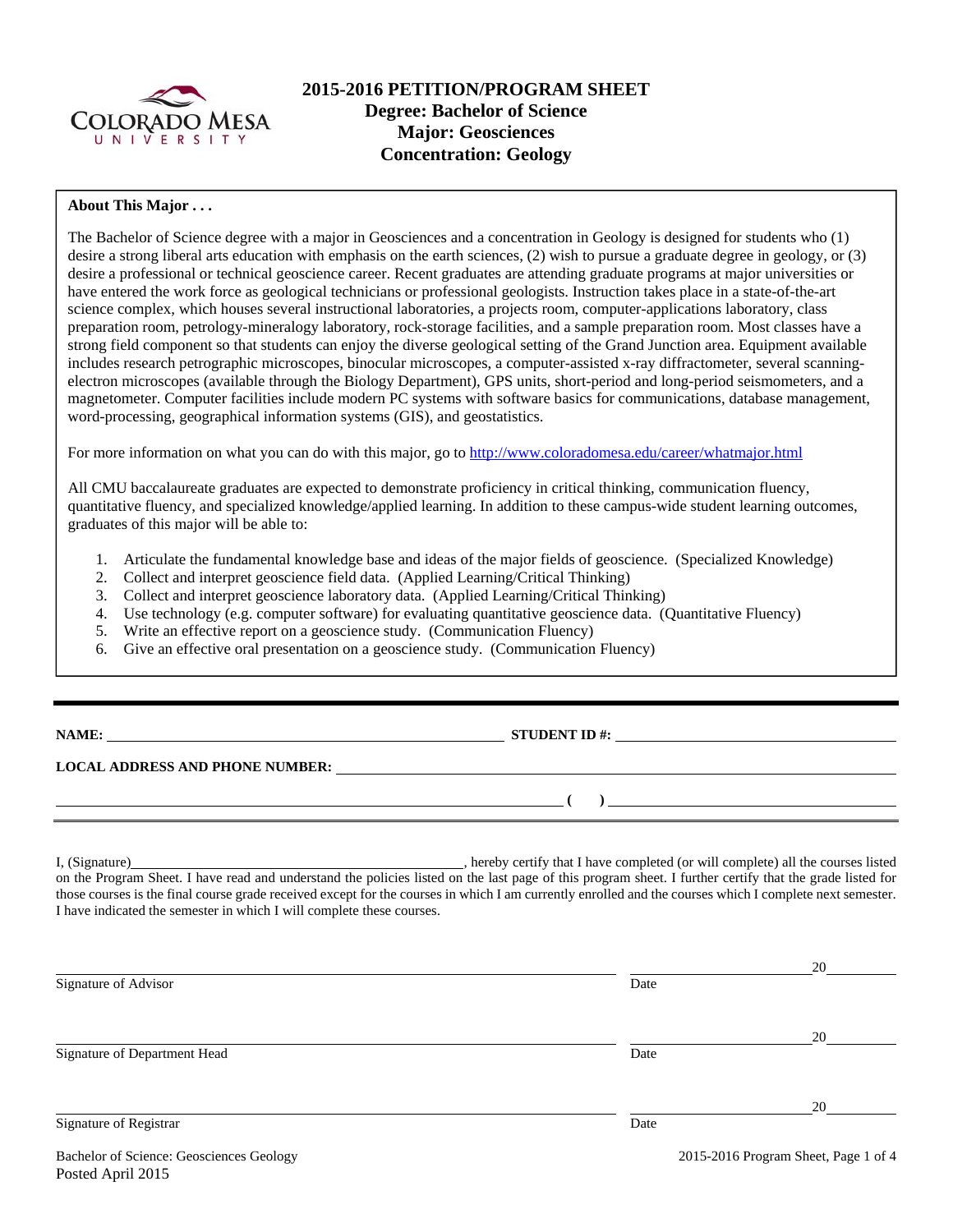#### **DEGREE REQUIREMENTS:**

- 120 semester hours total (Students must complete a minimum of 30 of the last 60 hours of credit at CMU, with at least 15 semester hours in major discipline courses numbered 300 or higher).
- 40 upper division credits (A minimum of 15 taken at the 300-400 course levels within the major at CMU).
- 2.00 cumulative GPA or higher in all CMU coursework
- A "C" or higher is required in all major and foundation courses.
- Pre-collegiate courses (usually numbered below 100) cannot be used for graduation.
- A student must follow the CMU graduation requirements either from 1) the program sheet for the major in effect at the time the student officially declares a major; or 2) a program sheet for the major approved for a year subsequent to the year during which the student officially declares the major and is approved for the student by the department head. Because a program may have requirements specific to the degree, the student should check with the faculty advisor for additional criteria. It is the student's responsibility to be aware of, and follow, all requirements for the degree being pursued. Any exceptions or substitutions must be approved by the student's faculty advisor and Department Head.
- When filling out the program sheet a course can be used only once.
- See the "Undergraduate Graduation Requirements" in the catalog for additional graduation information.
- Essential Learning Capstone should be completed between 45 and 75 hours.
- See the "Undergraduate Graduation Requirements" in the catalog for additional graduation information.

**ESSENTIAL LEARNING REQUIREMENTS** (31 semester hours) See the current catalog for a list of courses that fulfill the requirements below. If a course is an Essential Learning option and a requirement for your major, you must use it to fulfill the major requirement and make a different selection for the Essential Learning requirement.

| Course No Title<br><b>English</b> (6 semester hours, must receive a grade of "C" or better and<br>must be completed by the time the student has 60 semester hours.)<br><b>ENGL 111 English Composition</b><br><b>ENGL 112 English Composition</b>                                | Sem.hrs Grade Term/Trns<br>3<br>3 |
|----------------------------------------------------------------------------------------------------------------------------------------------------------------------------------------------------------------------------------------------------------------------------------|-----------------------------------|
| <b>Math</b> (3 semester hours, must receive a grade of "C" or better, must be<br>completed by the time the student has 60 semester hours.)<br><b>MATH 151 Calculus I</b><br>*3 credits apply to the Essential Learning requirements and 2 credits<br>apply to Foundation Courses | $5*$                              |
| Humanities (3 semester hours)                                                                                                                                                                                                                                                    |                                   |
| Social and Behavioral Sciences (6 semester hours)                                                                                                                                                                                                                                |                                   |
| <b>Natural Sciences</b> (7 semester hours, one course must include a lab)                                                                                                                                                                                                        |                                   |
| BIOL 102/102L or BIOL 105/105L or PHYS 112/112L or PHYS<br>132/132L or CHEM 132/132L                                                                                                                                                                                             |                                   |
| the control of the control of the control of the control of the control of                                                                                                                                                                                                       |                                   |
| <b>History</b> (3 semester hours)<br><b>HIST</b><br>the company of the company of the                                                                                                                                                                                            |                                   |
| <b>Fine Arts</b> (3 semester hours)                                                                                                                                                                                                                                              |                                   |

Course No Title Sem.hrs Grade Term/Trns

#### **WELLNESS DIVISION REQUIREMENT** (2 semester hours)

| <b>KINE 100</b> | <b>Health and Wellness</b>                            |  |
|-----------------|-------------------------------------------------------|--|
| KINA 1          |                                                       |  |
|                 |                                                       |  |
|                 | <b>ESSENTIAL LEARNING CAPSTONE</b> (4 semester hours) |  |
| ESSL 290        | Maverick Milestone                                    |  |
|                 | (see English $\&$ math pre-reqs) 3                    |  |
| ESSL 200        | Essential Speech (co-requisite) 1                     |  |
|                 |                                                       |  |
|                 | <b>FOUNDATION COURSES</b> (15 semester hours)         |  |
|                 | CHEM 131 General Chemistry                            |  |
|                 | CHEM 131L General Chemistry Lab                       |  |
|                 | PHYS 111/111L or PHYS 131/131L                        |  |
| PHYS            |                                                       |  |
| PHYS            |                                                       |  |

## **GEOSCIENCES MAJOR – GEOLOGY CONCENTRATION REQUIREMENTS**

(56 semester hours) A "C" or higher is required in all major courses.

**Geology Core Courses** (39 semester hours)

STAT 200 Probability and Statistics 3 \*MATH 151 Calculus I 2

|                                                    | GEOL 111/111L or GEOL 113/113L *                                         |   |  |  |  |
|----------------------------------------------------|--------------------------------------------------------------------------|---|--|--|--|
| *GEOL                                              | <u> 2002 - Andrea Station Barbara, amerikan per</u>                      | 3 |  |  |  |
|                                                    |                                                                          | 1 |  |  |  |
| both.                                              | * Either GEOL 111/111L or GEOL 113/113L may be taken for credit, but not |   |  |  |  |
| <b>GEOL 112</b>                                    | Principles of Historical Geology3                                        |   |  |  |  |
| GEOL 112L                                          | Principles of Historical Geology                                         |   |  |  |  |
|                                                    | Lab                                                                      | 1 |  |  |  |
| <b>GEOL 202</b>                                    | <b>Introduction to Field Studies</b>                                     | 3 |  |  |  |
| <b>GEOL 204</b>                                    | Computer Applications in                                                 |   |  |  |  |
|                                                    | Geology                                                                  | 3 |  |  |  |
| <b>GEOL 301</b>                                    | <b>Structural Geology</b>                                                | 3 |  |  |  |
| GEOL 301L                                          | <b>Structural Geology Lab</b>                                            | 1 |  |  |  |
| <b>GEOL 331</b>                                    | Crystallography & Mineralogy                                             | 3 |  |  |  |
| GEOL 331L                                          | Crystallography & Mineralogy                                             |   |  |  |  |
|                                                    | Lab                                                                      | 1 |  |  |  |
| <b>GEOL 402</b>                                    | Applications of Geomorphology3                                           |   |  |  |  |
| GEOL 402L                                          | Applications of Geomorphology                                            |   |  |  |  |
|                                                    | Lab.                                                                     |   |  |  |  |
| <b>GEOL 444</b>                                    | Stratigraphy and Sedimentation 3                                         |   |  |  |  |
| <b>GEOL 444L</b>                                   | Stratigraphy and Sedimentation                                           |   |  |  |  |
|                                                    | Lab                                                                      | 1 |  |  |  |
| <b>GEOL 480</b>                                    | Summer Field Camp                                                        | 6 |  |  |  |
| <b>GEOL 490</b>                                    | Seminar                                                                  | 3 |  |  |  |
|                                                    |                                                                          |   |  |  |  |
| <b>Required Geology Courses (8 semester hours)</b> |                                                                          |   |  |  |  |
| <b>GEOL 340</b>                                    | Igneous & Metamorphic                                                    |   |  |  |  |
|                                                    | Petrology                                                                | 3 |  |  |  |
| GEOL 340L                                          | Igneous & Metamorphic                                                    |   |  |  |  |
|                                                    | Petrology Lab                                                            | 1 |  |  |  |
| <b>GEOL 404</b>                                    | Geophysics                                                               | 3 |  |  |  |
| GEOL 404L                                          | Geophysics Lab                                                           | 1 |  |  |  |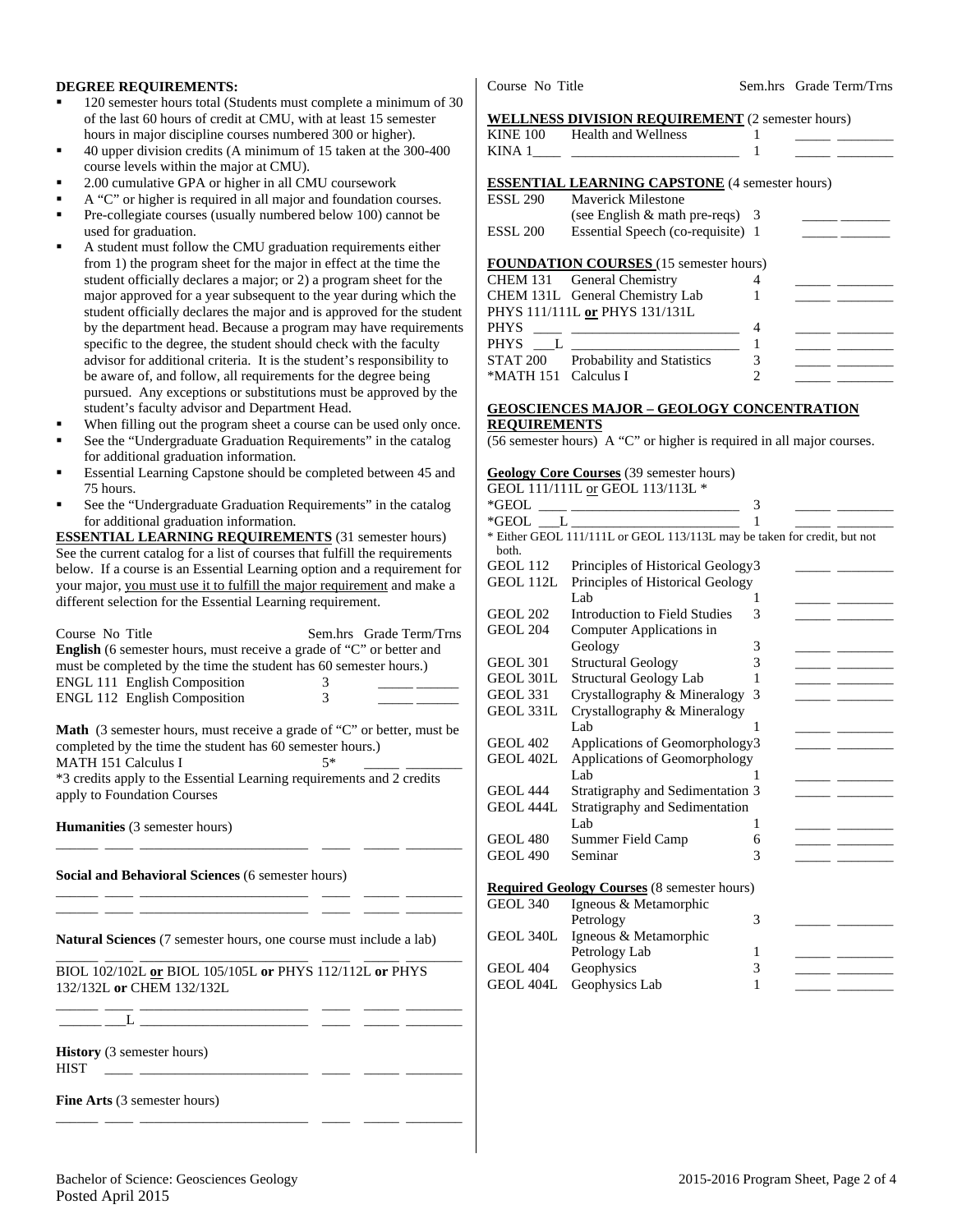| Course No Title                                                                                                                                            | Sem.hrs Grade Term/Trns | Course No Title                                                                                                                                                                                                                                                  | Sem.hrs Grade Term/Trns |
|------------------------------------------------------------------------------------------------------------------------------------------------------------|-------------------------|------------------------------------------------------------------------------------------------------------------------------------------------------------------------------------------------------------------------------------------------------------------|-------------------------|
| <b>Restricted Electives</b> (9 semester hours) chosen from list below.<br>NOTE: Seven hours of Restricted and General Electives must be upper<br>division. |                         | <b>ELECTIVES</b> (All college level courses appearing on your final<br>transcript, <b>not listed above</b> that will bring your total semester hours to<br>120 hours. 12 semester hours.)<br>NOTE: Seven hours of Restricted and General Electives must be upper |                         |
|                                                                                                                                                            |                         | division.                                                                                                                                                                                                                                                        |                         |
|                                                                                                                                                            |                         |                                                                                                                                                                                                                                                                  |                         |
|                                                                                                                                                            |                         |                                                                                                                                                                                                                                                                  |                         |

#### **RESTRICTED ELECTIVES:**

GEOL 250 Environmental Geology (3) GEOL 325 Intro to Engineering Geology (3) GEOL 355 Basic Hydrology (3) GEOL 359 Surv of Energy-Related Nat Resources (3) GEOL 361 Surv of Mineral-Related Nat Resources (3) GEOL 370 Renewable Energy (3) GEOL 394 Natural Resources of the West (1) GEOL 411 Paleontology (3) GEOL 411L Paleontology Lab (1) GEOL 415 Introduction to Ground Water (3) GEOL 415L Intro to Ground Water Lab (1) GEOL 455 River Dynamics (3) GEOL 455L River Dynamics Lab (1) GEOL 497 Structured Research (1-3) ENVS 312 Soil Science and Sustainability (3) ENVS 312L Soil Science and Sust Lab (1) CHEM 132 General Chemistry (4) CHEM 132L General Chemistry Lab (1) MATH 152 Calculus II (5) STAT 311 Statistical Methods (3) \*\*PHYS 112 General Physics (4) **and** PHYS 112L General Physics Lab (1) **or** \*\*PHYS 132 Electromag and Optics (4) **and** PHYS 132L Electromag and Optics Lab(1)

\*\*Either PHYS 112/112L or PHYS 132/132L may be taken for credit, but not both.

## **POLICIES:**

- 1. Please see the catalog for a complete list of graduation requirements.
- 2. This program sheet must be submitted with your graduation planning sheet to your advisor during the **semester prior to the semester of graduation, no later than October 1 for spring graduates, no later than March 1 for fall graduates.** You must turn in your "Intent to Graduate" form to the Registrar's Office **by September 15 if you plan to graduate the following May, and by February 15 if you plan to graduate the following December**.
- 3. Your advisor will sign and forward the Program Sheet and Graduation Planning Sheet to the Department Head for signature. Finally, the Department Head will submit the signed forms to the Registrar's Office. (Students cannot handle the forms once the advisor signs.)
- 4. If your petition for graduation is denied, it will be your responsibility to reapply for graduation in a subsequent semester. Your "Intent to Graduate" does not automatically move to a later graduation date.
- 5. NOTE: During your senior year, you will be required to take a capstone exit assessment/project (e.g,, Major Field Achievement Test)